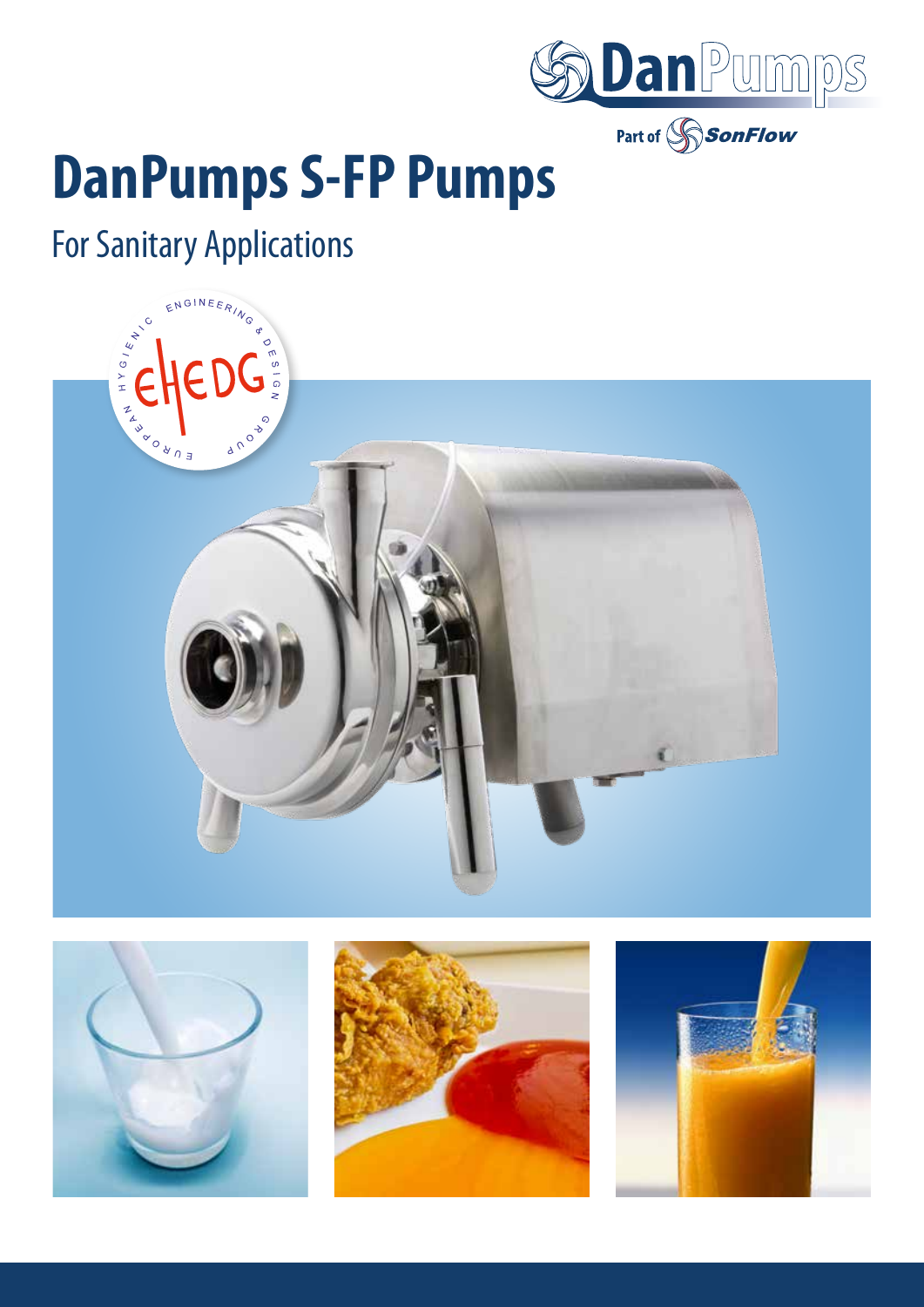

### DanPumps S-FP Pumps for Sanitary Applications

Our centrifugal pumps are designed by the best technical engineers in the market with many years of experience. This ensures that the DanPumps S-FP range of pumps is the top of the art and a surface roughness of less than 0,8 RA. With optimized internal geometry and special o-rings, our centrifugal pumps are designed for Cleaning in Place (CIP) and offer exceptional levels of hygiene. All have been designed in accordance with EHEDG requirements.

#### Easy service and High-Tech Seal Design

One of the aims when designing the new range of pumps was to obtain an easy service of the pumps and this has been fully achieved. Front-loaded shaft seals and without special tools a fast and simple

change of the seal is possible. Holes through the impeller serves to equalize the pressure on both sides of the impeller. This will minimize wear of the mechanical shaft seal and the bearings in the motor.

As a special feature, the supporting leg of the pump is designed to grant perfect support during operation and a stable set-up of the pump. Before service, the supporting leg is moved under the motor making the service of the pump considerably easier than for other pumps.

The seal can be a single or a double mechanical seal, in a variety of material combinations. The double mechanical seal is designed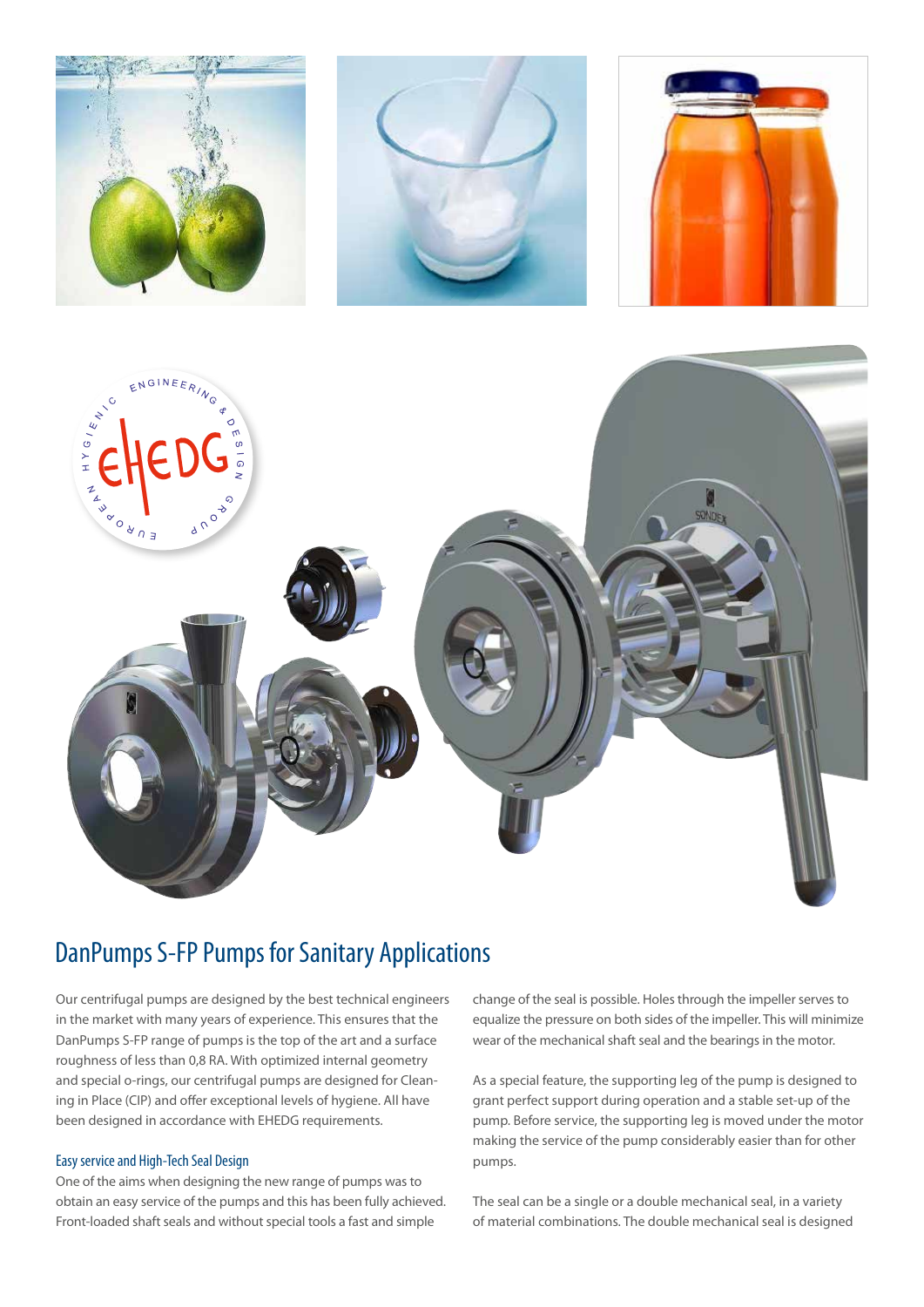



#### Performance Curves - Complete DanPumps S-FP Range - 50 Hz with max. and min. impeller diameter



#### DanPumps S-FP Pumps can be used in the processing of many products:

- Apple juice
- Fruit juice
- Juice
- Beer
	- Tomato ketchup
- Molasses solution
- **Whey**
- **Egg Whole**
- Egg Yolk
- Wort
- Yeast cream
- Yoghurt
- Milk
- Evaporated milk
- Condensed milk
- **Buttermilk**
- Butter oil
- Cream

as a flushed seal in case preventing the pump from running dry. To simplify the spare parts inventory our pumps share the same mechanical shaft seal. This together with the easy service reduces the maintenance costs.

#### Impeller and Volute Design

Our impellers and volutes are designed with the newest design tools for optimum performance and high efficiency. The special design of the volute ensures gentle product handling. The volute and the backplate are designed so, that the outlet connection can beturned into any position without affecting the efficiency of the pump.

#### Motor Size and Flexibility

The shaft and backplate design make it easy to change to a bigger or smaller norm. motor, if the pump duty should be changed. This makes the DanPumps S-FP pump the most flexible pump on the market.

#### Noise Level and NPSH

The DanPumps S-FP pump is designed with a low noise level and a good NSPH securing a good suction capacity and gentle product treatment. The risk of cavitations is minimized due to the good NSPH value. DanPumps S-FP pumps secure a gentle product treatment and high energy efficiency. The aim of the DanPumps S-FP pump range was to present the most trouble-free and hygienic pumps on the market ever.